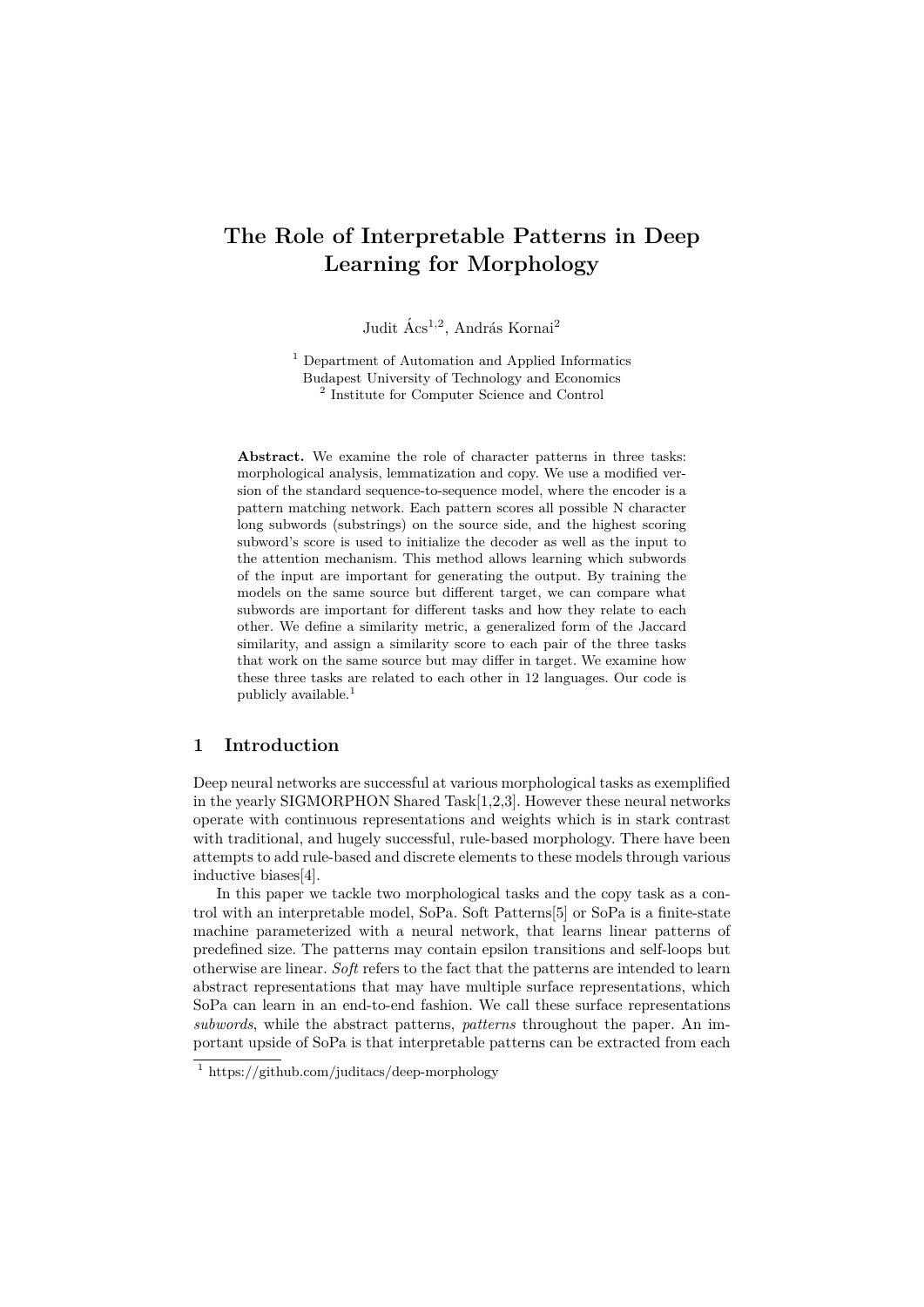sample. [5] shows that SoPa is able to retrieve meaningful word-level patterns for sentiment analysis. Each pattern is matched against every possible subword and the highest scoring subword is recovered via a differentiable dynamic program, a variant of the forward algorithm. We apply this model as the encoder of a sequence-to-sequence or *seq2seq*<sup>2</sup> model[6], and add an LSTM[7] decoder. We initialize the decoder's hidden state with the final scores of each SoPa pattern and we also apply Luong's attention[8] on the intermediate outputs generated by SoPa. We call this model SoPa Seq2seq. We compare each setup to a sequenceto-sequence with a bidirectional LSTM encoder, unidirectional LSTM decoder and Luong's attention.

We show that SoPa Seq2seq is often competitive with the LSTM baseline while also interpretable by design. SoPa Seq2seq is especially good at morphological analysis, often surpassing the LSTM baseline, which confirm our linguistic intuition namely that subword patterns are useful for extracting morphological information.

We also compare these models using a generalized form of Jaccard-similarity and we find that some trends coincide with linguistic intuition.

## **2 Data**

Universal Morphology or UniMorph is project that aims to improve how NLP handles languages with complex morphology.<sup>3</sup> Specified in [9], UniMorph has been used to annotate 350 languages from the English edition of Wiktionary<sup>4</sup>. Wiktionary contains inflection tables that list inflected forms of a word. Part of the UniMorph project is converting these tables into *(lemma, inflected form, tags)* triplets such as *(ablak, ablakban, N IN+ESS SG)*. The first tag is the partof-speech which is limited to the main open classes (nouns, verbs and adjectives) in most languages, IN+ESS is the inessive case and SG denotes singular.

#### **2.1 Data sampling**

Our goal is to sample 10000 training, 2000 development and 2000 test examples. We retrieved 109 UniMorph repositories (109 languages) but only 57 languages have at least 14000 samples, the lowest possible number for our purposes. We first prefilter the languages and assign them to languages families and genus using the World Atlas of Languages or WALS<sup>5</sup>. WALS does not contain extinct, constructed or liturgical languages, and we do not incorporate these in our dataset. Out of the 109 languages, 19 have no WALS entry. 29 languages have large enough UniMorph datasets that allow obtaining 10000/2000/2000 samples.<sup>6</sup> Table 1 summarizes the dataset.

<sup>2</sup> also called encoder-decoder model

 $^3$ https://unimorph.github.io/

<sup>4</sup> https://en.wiktionary.org/

 $5 \text{ https://wals.info/}$ 

 $6$  Albanian has only 1982 test samples but we wanted to include it as a language isolate from the Indo-European family.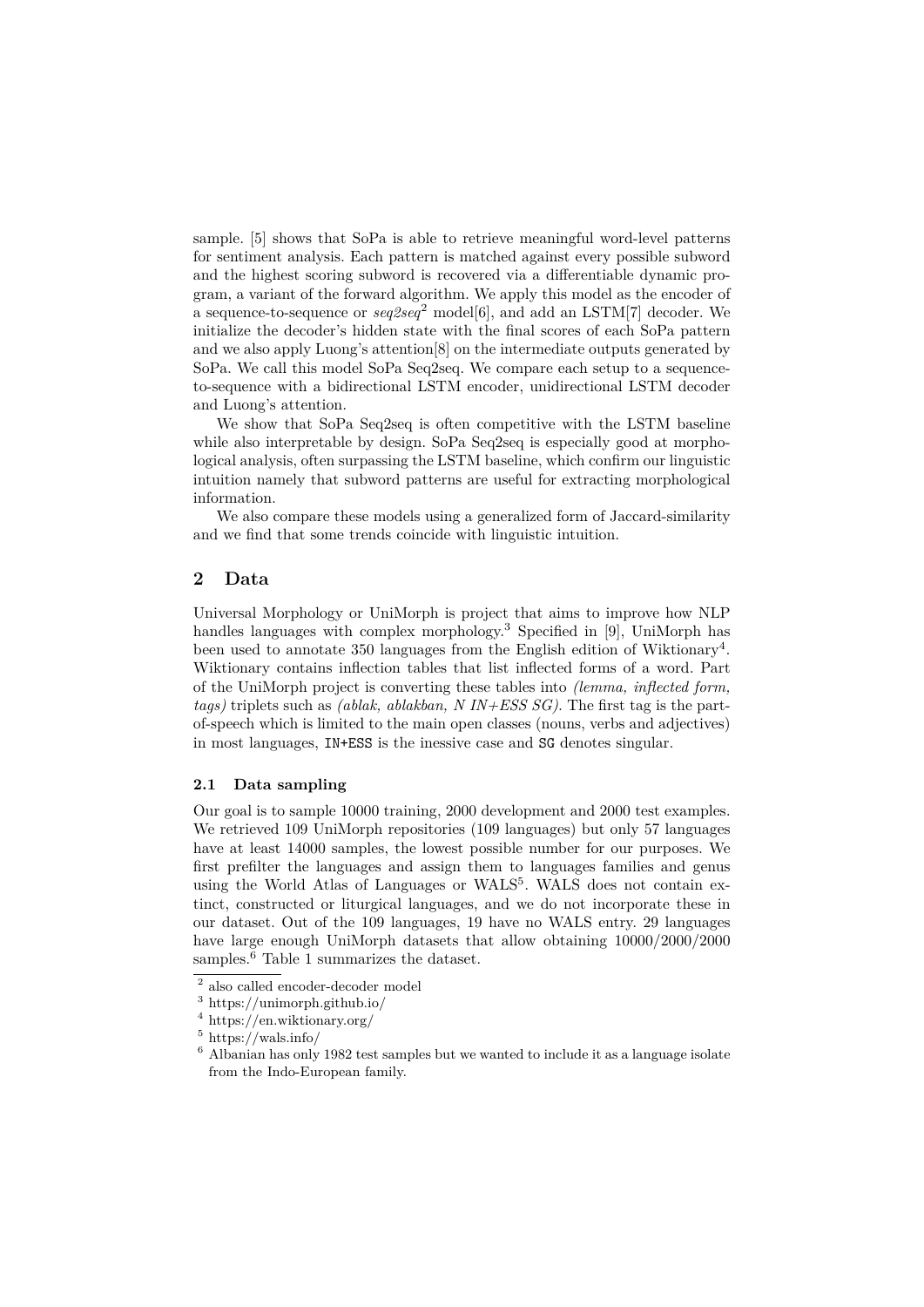| Language             | Family                 | Genus                         |       |       | sample lemma paradigm alphabet |    | $F/L$ POS       |
|----------------------|------------------------|-------------------------------|-------|-------|--------------------------------|----|-----------------|
| Arabic               | Afro-Asiatic           | Semitic                       | 138k  | 4007  | 196                            | 45 | 26.3 NVA        |
| Turkish              | Altaic                 | Turkic                        | 21.3k | 3017  | 186                            | 46 | 54.7 NVA        |
| Quechua              | Hokan                  | Yuman                         | 178k  | 1003  | 553                            |    | 22 146.8 NVA    |
| Albanian             | Indo-European Albanian |                               | 14k   | 587   | 59                             | 27 | 17.4 NV         |
| Armenian             | Indo-European Armenian |                               | 259k  | 6991  | 134                            | 46 | 35.3 NVA        |
| Latvian              | Indo-European Baltic   |                               | 129k  | 7238  | 78                             | 34 | 10.3 NVA        |
| Lithuanian           | Indo-European Baltic   |                               | 33k   | 1391  | 139                            | 56 | 20.1 NVA        |
| <b>Irish</b>         | Indo-European Celtic   |                               | 45k   | 7299  | 53                             | 53 | 3.3 NVA         |
| Danish               | Indo-European Germanic |                               | 25k   | 3190  | 14                             | 44 | 7.7 NV          |
| German               | Indo-European Germanic |                               | 171k  | 15032 | 37                             | 63 | 4.5 NV          |
| English              | Indo-European Germanic |                               | 115k  | 22765 | 5                              | 65 | 4.0 V           |
| Icelandic            | Indo-European Germanic |                               | 76k   | 4774  | 44                             | 54 | 10.9 NV         |
| Greek                | Indo-European Greek    |                               | 147k  | 11872 | 118                            | 76 | 6.5 NVA         |
| Kurdish              | Indo-European Iranian  |                               | 203k  | 14143 | 128                            | 61 | 14.3 NVA        |
| Asturian             | Indo-European Romance  |                               | 29k   | 436   | 223                            | 32 | 49.5 NVA        |
| Catalan              | Indo-European Romance  |                               | 81k   | 1547  | 53                             | 35 | $40.6\text{ V}$ |
| French               | Indo-European Romance  |                               | 358k  | 7528  | 48                             | 44 | 35.3 V          |
| Bulgarian            | Indo-European Slavic   |                               | 54k   | 2413  | 95                             | 31 | 18.9 NVA        |
| Czech                | Indo-European Slavic   |                               | 109k  | 5113  | 147                            | 62 | 10.0 NVA        |
| Slovenian            | Indo-European Slavic   |                               | 59k   | 2533  | 94                             | 56 | 8.9 NVA         |
| Georgian             | Kartvelian             | Kartvelian                    | 74k   | 3777  | 109                            | 33 | 17.5 NVA        |
| Adyghe               |                        | NW Caucasian NW Caucasian 20k |       | 1635  | 30                             | 40 | 11.9 NA         |
| Zulu                 | Niger-Congo            | Bantoid                       | 49k   | 566   | 249                            | 46 | 57.2 NVA        |
| Khaling              | Sino-Tibetan           | Mahakiranti                   | 156k  | 591   | 432                            | 32 | 91.5 V          |
| Estonian             | Uralic                 | Finnic                        | 27k   | 886   | 64                             | 26 | 28.0 NV         |
| Finnish              | Uralic                 | Finnic                        | 1M    | 57165 | 97                             | 50 | 27.1 NVA        |
| Livvi                | Uralic                 | Finnic                        | 63k   | 15295 | 104                            | 55 | <b>4.0 NVA</b>  |
| Northern Sami Uralic |                        | Saami                         | 62k   | 2103  | 80                             | 31 | 25.9 NVA        |
| Hungarian            | Uralic                 | Ugric                         | 517k  | 14883 | 93                             | 53 | 34.1 NV         |

**Table 1.** Dataset statistics. The languages are sorted by language family. F/L refers to the form-per-lemma ratio. POS indicates which part of speech are present in the dataset out of the nouns, verbs and adjectives.

## **3 Tasks**

We train both kinds of seq2seq models on three tasks: morphological analysis (abbreviated as *morphological analysis*), *lemmatization*, and *copy* or autoencoder. The source sequence is the inflected form of the word in all three tasks, while the target sequence is a list of morphosyntactic tags for morphological analysis, the lemma for lemmatization and the same as the source side for copy. Table 2 shows examples for the three tasks.

Inflected words and lemmas are treated as a sequence of characters but tags are treated as standalone symbols. We share the vocabulary and the embedding between the source and target side when training for copy and lemmatization but we use separate vocabularies for morphological analysis.

## **4 Models**

We train two kinds of sequence-to-sequence models which only differ in the choice of the encoder. Both models first pass the input through an embedding. We train the embeddings from randomly initialized values and do not use pretrained embeddings. We use character embeddings with 50 dimensions for character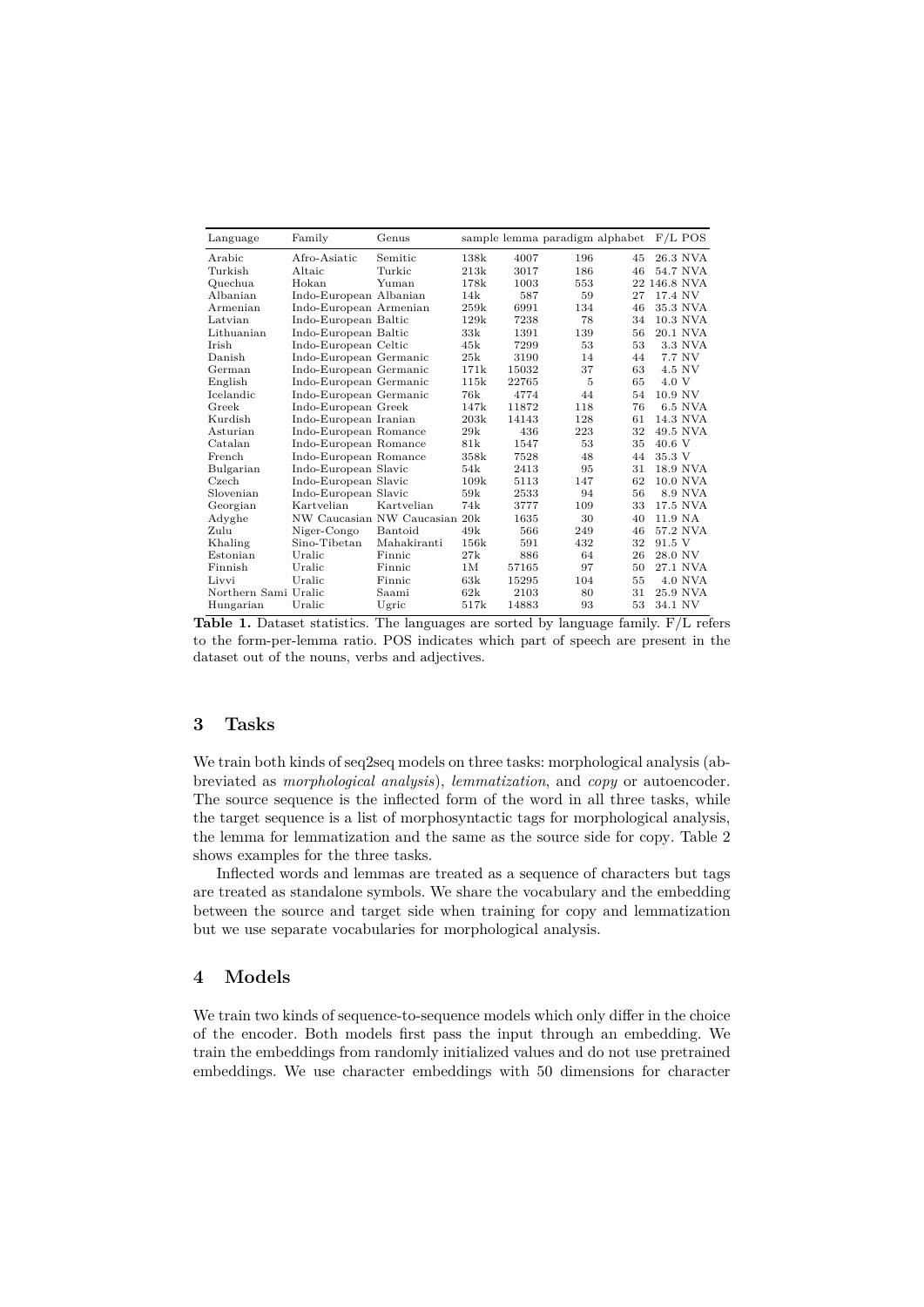| Language                                              | Task                                                                                                                                                                                | Source                                                               | Target                                                  |
|-------------------------------------------------------|-------------------------------------------------------------------------------------------------------------------------------------------------------------------------------------|----------------------------------------------------------------------|---------------------------------------------------------|
| English<br>French                                     | Hungarian morphological analysis vásároljanak<br>Hungarian morphological analysis lepkékben<br>morphological analysis hugging<br>morphological analysis désinstalleriez V COND 2 PL |                                                                      | V SBJV PRS INDF 3 PL<br>N IN+ESS PL<br>V V.PTCP PRS     |
| English<br>French                                     | Hungarian lemmatization<br>Hungarian lemmatization<br>lemmatization<br>lemmatization                                                                                                | vásároljanak<br>lepkékben<br>hugging<br>désinstalleriez désinstaller | vásárol<br>lepke<br>hug                                 |
| Hungarian copy<br>Hungarian copy<br>English<br>French | copy<br>copy                                                                                                                                                                        | vásároljanak vásároljanak<br>lepkékben<br>hugging                    | lepkékben<br>hugging<br>désinstalleriez désinstalleriez |

**Table 2.** Dataset examples.

inputs and outputs and tag embeddings with 20 dimensions for morphological tags (only for morphological analysis). The embeddings are shared between the encoder and decoder for lemmatization and copy, since both the source and the target sequences are characters. The output of the source embedding is the input to the encoder module which is a SoPa with 120 patterns in SoPa Seq2seq case and a bidirectional LSTM in the baseline. The decoder later attends on the intermediary outputs of these modules. The final hidden state of the encoder module is used to initialize the decoder. The decoder side of these models is identical in both setups, an LSTM with Luong's attention. All LSTMs have 64 hidden cells and a single layer.

The size of SoPa patterns (3, 4, and 5 in our case) define the number of forward arcs that a pattern has. These may contain epsilon steps and self loops but an epsilon or a self loops is always followed by a main transition (consuming an actual symbol). This means that a 3 long pattern may contain one epsilon and one main transition, two epsilons or two main transitions. Any main transition may be preceded by a self loop. The pattern size includes the start state and the end state. In our experiments we used 3, 4, and 5 long patterns, 40 patterns of each length.

Most of the training details are also identical. We train with batch size 64, and we use early stopping if the development loss and accuracy stop improving for 5 epochs. We maximize the number of epochs in 200 but this is never reached. We save the best model based on development accuracy. We use the Adam optimizer with 0.001 learning rate for all experiments.

SoPa is more difficult to train than LSTMs, so we decay the learning rate by 0.5 if the development loss does not decrease for 4 epochs.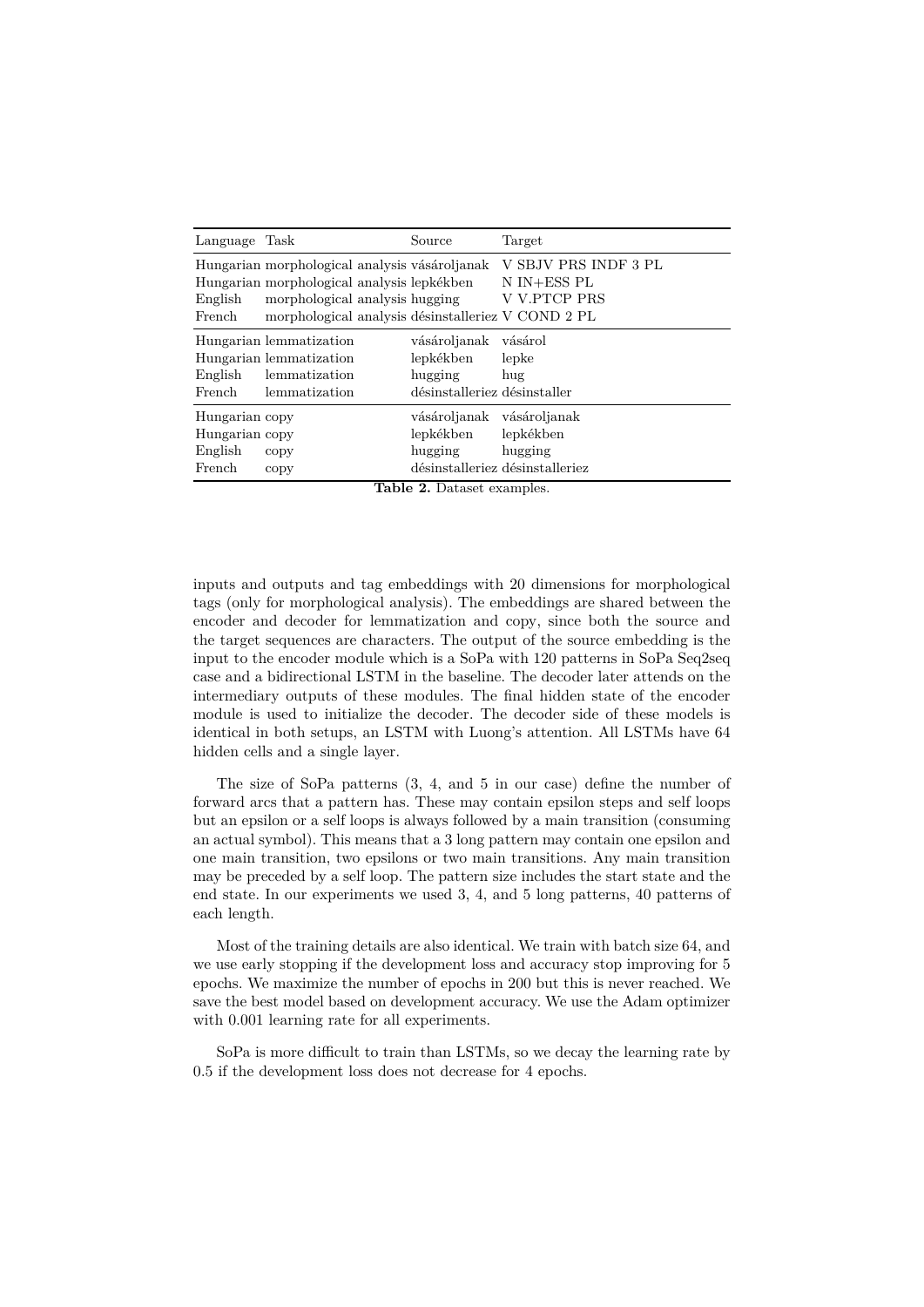## **5 Model similarity**

We define a similarity metric between two SoPa Seq2seq models measured on datasets that share their source side. The target side may differ. The three tasks introduced in Section 3, all take inflected word forms as their source sequence, which allows computing our similarity metric between each pair of tasks.

SoPa works with a predefined number of patterns and tries matching each pattern on any subword of the input with a particular length. The highest scoring subword is used in the final source representation. We take the highest scoring  $T = 10$  patterns for each input and compare the subwords that resulted in these scores. The metric is defined as the average similarity over the dataset *D*:

$$
Sim(M_1, M_2, D) = \frac{1}{|D|} \sum_{d \in D} S(M_1(d), M_2(d)),
$$
\n(1)

where  $M_1$  and  $M_2$  are the models, and  $S$  is the similarity of the two representations generated by the encoder side of the models on sample *d*, defined as:

$$
S(M_1(d), M_2(d)) = \frac{1}{2T} \left( \sum_{p_i \in P_1} \max_{p_j \in P_2} J(p_i, p_j) + \sum_{p_j \in P_2} \max_{p_i \in P_1} J(p_i, p_j) \right), \quad (2)
$$

where  $T$  is a predefined number of highest scoring patterns on that sample  $(10$ in our experiments),  $P_1$  is the set of  $T$  highest scoring patterns of  $M_1$ ,  $P_2$  is the set of  $T$  highest scoring patterns of  $M_2$  and  $J$  is the Jaccard similarity of two subwords defined as the proportion of overlapping symbols by the union of all symbols. Jaccard similarity is 0 if there is no overlap and is 1 when the subwords are the same. For each sample, we first choose the highest scoring *T* patterns from each model, we denote these sets of patterns as  $P_1$  and  $P_2$ . Then we find the subwords corresponding to these patterns. We compute the pairwise Jaccard similarities between every element of  $P_1$  and  $P_2$ . Then for each pattern, we find the most similar pattern from the other model. The average of these scores is the similarity of the two models on that sample (see Eq. 2) and the average over all samples (see Eq. 1) is the similarity of two models on dataset *D*. This metric is symmetric and it ranges from 0 to 1. Table 3 shows a small example of this similarity on the word *ablakban*.

#### **6 Results and analysis**

We first show that SoPa Seq2seq is competitive with the LSTM Seq2seq baseline, especially for morphological analysis. An output is considered accurate if it fully matches the reference and we do not consider partial matching. Some languages prove to be too difficult for the models, which may be due to the lack of context that is often needed for morphological analysis and orthographic changes often present in lemmatization. We continue our analysis on languages where each of the three tasks are performed by SoPa 'reasonably well', which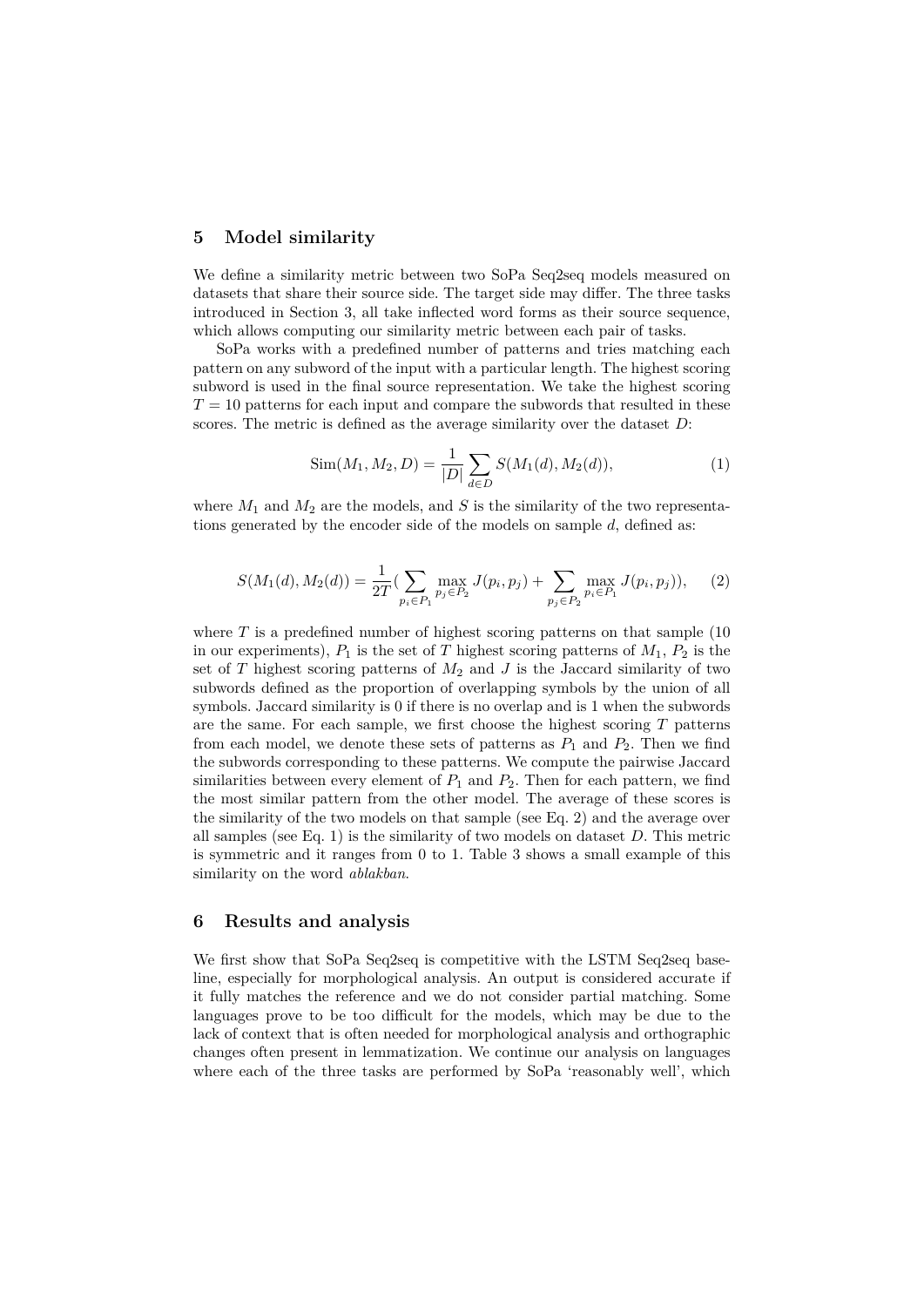$\hat{\mathbf{a}}$ blakban\$  $\hat{\mathbf{a}}$ blakban\$  $\hat{\mathbf{a}}$ blakban $\hat{\mathbf{b}}$  Max

| ^ablakban\$        | $\rm 0.2$ |       | 0.75  |                    |
|--------------------|-----------|-------|-------|--------------------|
| ^ablakban\$        | 0.5       | 0.5   | 0.75  | 0.75               |
| ^ablakban\$        | 0.5       |       | 0.167 | $0.5\,$            |
| $\alpha$ blakban\$ | 0.75      | 0.167 | 0.333 | 0.75               |
| Max                | 0.75      |       |       | $0.75$ J= $0.6875$ |

**Table 3.** Simlarity (Eq. 2) between two models *M*<sup>1</sup> and *M*<sup>2</sup> on one sample using the 4 highest scoring subwords  $(T = 4)$  with the subwords underlined. Rows correspond to the highest scoring subwords from *M*<sup>1</sup> (ban, kba, lak, kban), while columns correspond to the subwords from *M*<sup>2</sup> (ˆab, akb, ban, lakb). A Jaccard similarity matrix (with position information) is constructed. The final similarity is the mean maximum of every row and every column of the matrix.



**Fig. 1.** Accuracy of SoPa Seq2seq models on each language and task.

we set to 40% accuracy or higher on the development set. This leaves us with 12 languages. The reason we set a lower limit to accuracy is that we have no reason to believe that a bad model's representation is useful for the task. Fig. 1 shows the test accuracy in these languages. Lemmatization is consistently the most difficult task for SoPa, while SoPa is on pair with LSTM Seq2seq in morphological analysis, sometimes outperforming it. We attribute this result to the fact that a morphological tag often corresponds to a single morpheme, usually with a few possible surface realizations that SoPa's 'soft' patterns can pick up on. On the other hand lemmatization and copy require regenerating much of the input which is more difficult from an inherently summarized representation such as the one SoPa generates.

We continue by computing the pairwise similarity value defined in Eq. 1 between the three tasks. Higher values indicate that SoPa finds similar patterns valuable for generating the output. Fig. 2 shows the pairwise similarity of models trained for the three tasks. We only compute these similarities on samples where the output of *both* models are correct (generally 40-60% of the test samples).

Lemmatization and morphological analysis are the least similar in almost every language. This is not surprising considering that lemmatization is the task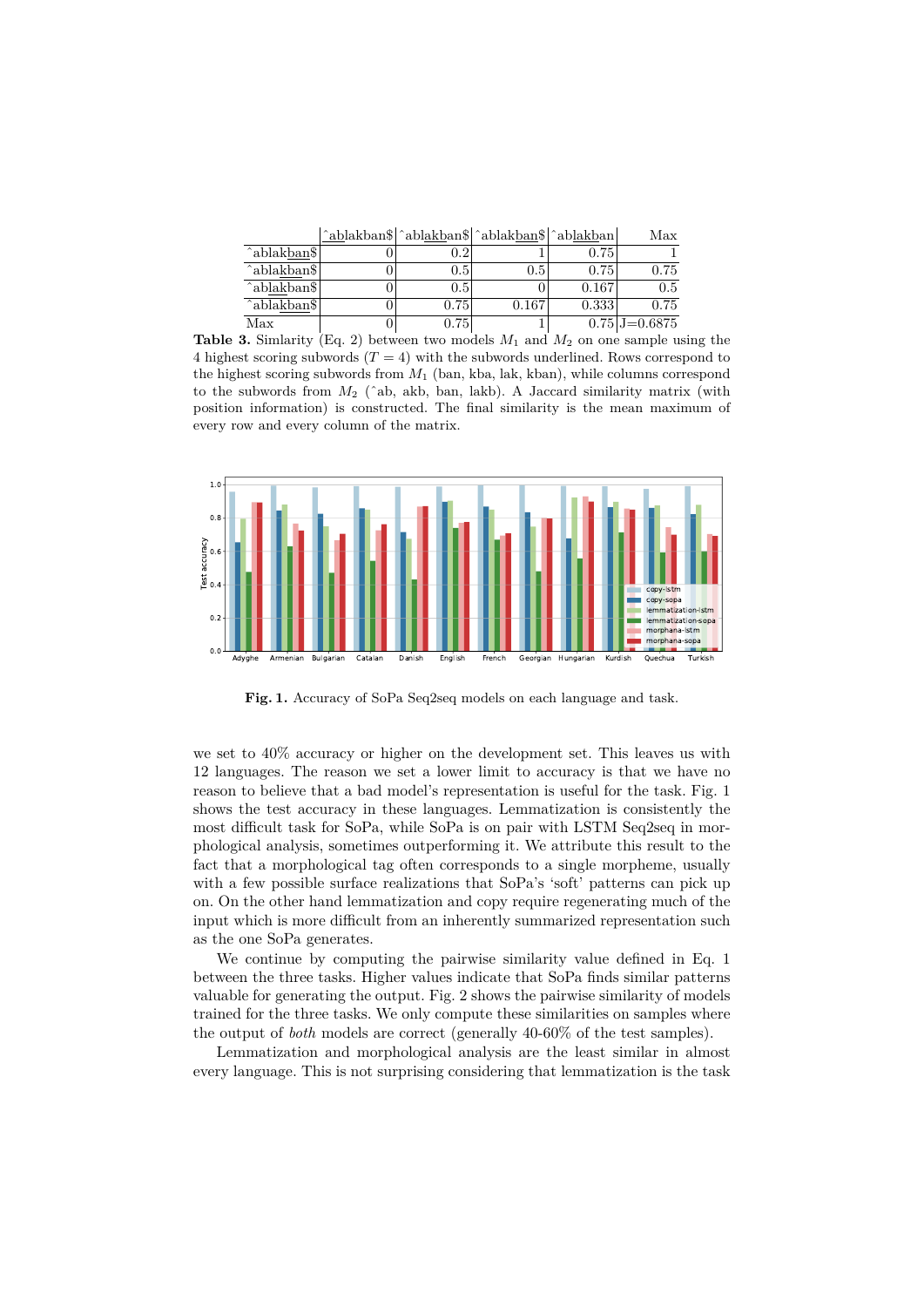

**Fig. 2.** Model similarity between all task pairs by language. Higher similarity indicates that two models handle the same source in a more similar way.

of discarding information that morphological analysis needs to correctly tag. Quechua is the only exception from this trend which could be explained by the very rich inflectional morphology (especially at the type-level) that results in lemmas being significantly shorter than inflected forms. This means that copy needs to memorize a lot more of the source word than lemmatization.

Another trend we observe, is that copy and morphological analysis are more similar than copy and lemmatization in languages with rich inflectional morphology such as Armenian, Hungarian, Kurdish and Turkish and the opposite is true in fusional and morphologically poor languages such as Danish and English. Georgian seems to be an exception and further exploration is an exciting research direction.

Finally we demonstrate SoPa's interpretability by extracting the most frequently matched subwords in each language and task. Table 4 lists the most common subwords in English, French and Hungarian in each task. It should be noted that these subwords are very short because we used 3, 4 and 5 long patterns that match 2, 3 and 4 characters not including self loops and short patterns simply occur more frequently.

## **7 Conclusion**

We presented an application of Soft Patterns – a finite state automaton parameterized by a neural network – as the encoder of a sequence-to-sequence model. We show that it is competitive with the popular LSTM encoder on character-level copy and morphological tagging, while providing interpretable patterns.

We analyzed the behavior of SoPa encoders on morphological analysis, lemmatization and copy by computing the average Jaccard similarity between the patterns extracted from the source side. We found two trends that coincide with linguistic intuition. One is that lemmatization and morphological analysis require patterns that match less similar subwords than the other two task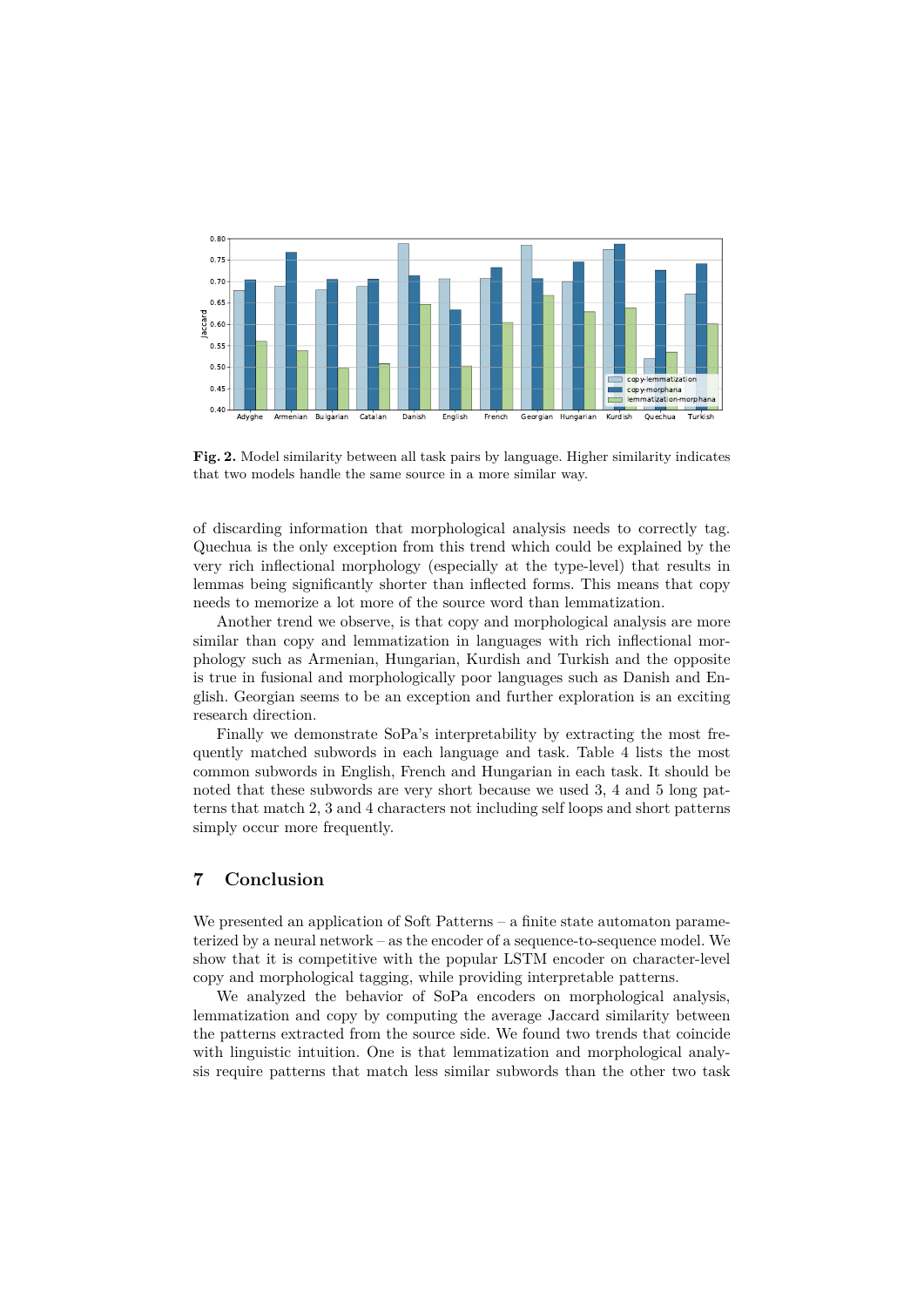| language       | task                    | subwords                                                                                                 |
|----------------|-------------------------|----------------------------------------------------------------------------------------------------------|
| English        | copy                    | ed, e, d, e, s, in, at, re, s, te, ri                                                                    |
| English        | lemmatization           | $at.g.$ ger, in, ng, iz, s\$, en, ize, es                                                                |
| English        |                         | morphological_analysis $d$ \$, $s$ \$, $e$ \$, $e$ \$, $\dot{s}$ , $d$ , $ed$ \$, $o,$ $ng, g$ \$        |
| French         | copy                    | $s$ \$, ss, is, as, ie, ai, $z$ \$, nt, ns, en                                                           |
| French         | lemmatization           | $er, s\$ , $t\$ , $nt$ , $ie, ns, ra$ , $is, ri, \hat{d}$                                                |
| French         |                         | morphological_analysis s\$,t\$,z\$,nt\$,ez\$,e\$,ai,er,ns\$,es\$                                         |
| Hungarian copy |                         | $1\$ , n\, k $\$ , sz, t $\$ , nk $\$ , kk, el, ok, na                                                   |
|                | Hungarian lemmatization | $sz, t\$ \$, k $\$ , l $\$ , ta, tá, ^k, n $\$ , kb, ró                                                  |
|                |                         | Hungarian morphological analysis $1\$ , t $\$ , n $\$ , k $\$ , ek, a $\$ , $\$ , g $\$ , a $\$ , ak $\$ |

**Table 4.** Top subwords extracted from English, French and Hungarian. ˆand \$ denote word start and end respectively.

pairs. The other one is that copy and morphological analysis are more similar in languages with rich inflectional morphology.

## **Acknowledgments**

Work partially supported by 2018-1.2.1-NKP-00008: Exploring the Mathematical Foundations of Artificial Intelligence; and National Research, Development and Innovation Office grant NKFIH #120145 'Deep Learning of Morphological Structure'. We thank Roy Schwartz for his help in understanding the inner mechanics of SoPa.

# **References**

- 1. Cotterell, R., Kirov, C., Sylak-Glassman, J., Yarowsky, D., Eisner, J., Hulden, M.: The SIGMORPHON 2016 shared task—morphological reinflection. In: Proceedings of the 2016 Meeting of SIGMORPHON, Berlin, Germany, Association for Computational Linguistics (August 2016)
- 2. Cotterell, R., Kirov, C., Sylak-Glassman, J., Walther, G., Vylomova, E., Xia, P., Faruqui, M., Kübler, S., Yarowsky, D., Eisner, J., Hulden, M.: The CoNLL-SIGMORPHON 2017 shared task: Universal morphological reinflection in 52 languages. In: Proceedings of the CoNLL-SIGMORPHON 2017 Shared Task: Universal Morphological Reinflection, Vancouver, Canada, Association for Computational Linguistics (August 2017)
- 3. Cotterell, R., Kirov, C., Sylak-Glassman, J., Walther, G., Vylomova, E., McCarthy, A.D., Kann, K., Mielke, S., Nicolai, G., Silfverberg, M., Yarowsky, D., Eisner, J., Hulden, M.: The CoNLL–SIGMORPHON 2018 shared task: Universal morphological reinflection. In: Proceedings of the CoNLL–SIGMORPHON 2018 Shared Task: Universal Morphological Reinflection, Brussels, Belgium, Association for Computational Linguistics (October 2018)
- 4. Aharoni, R., Goldberg, Y.: Morphological inflection generation with hard monotonic attention. arXiv preprint arXiv:1611.01487 (2016)